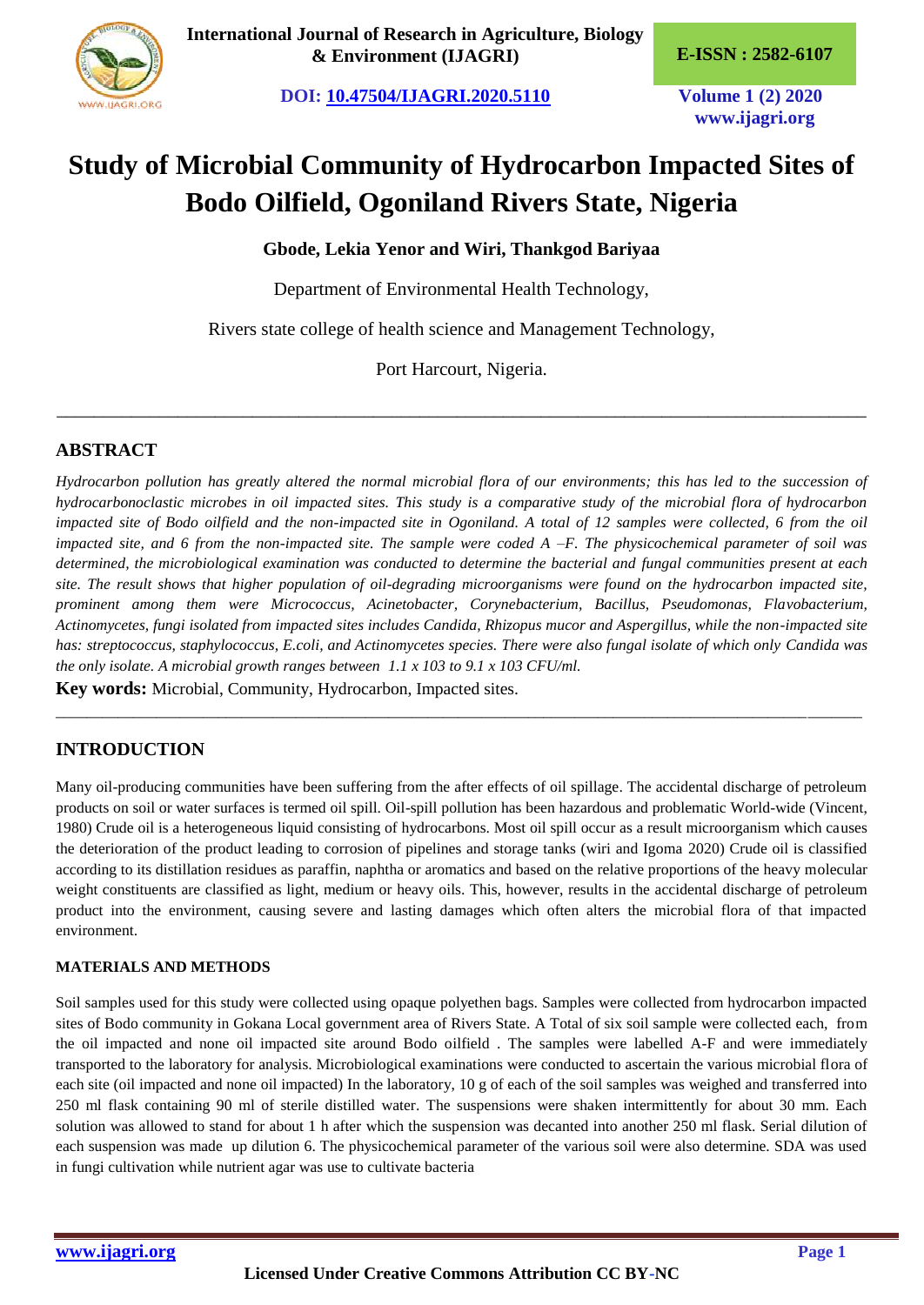| <b>Sample</b> | Oil-impacted site |                     | Non oil-impacted site |                     |
|---------------|-------------------|---------------------|-----------------------|---------------------|
|               | Bacteria (CFU/g)  | Fungi (CFU/g)       | Bacteria (CFU/g)      | Fungi (CFU/g)       |
| A             | $8.4 \times 10^3$ | $10 \times 10^4$    | $1.8 \times 10^3$     | $2.0 \times 10^4$   |
| B             | 5.8 x $10^3$      | $7.3x 10^4$         | $1.6 \times 10^3$     | $8.0 \times 10^{4}$ |
| $\mathcal{C}$ | $7.5 \times 10^3$ | $4.4 \times 10^{4}$ | $1.1 \times 10^3$     | $7 \times 10^4$     |
| D             | $9.4 \times 10^3$ | 3.3 x $10^4$        | $1.2 \times 10^3$     | $8 \times 10^4$     |
| E             | 7.1 x $10^3$      | 5.7 x $10^4$        | $2.2 \times 10^3$     | $5 \times 10^4$     |
| $\mathbf{F}$  | 9 1 x $10^3$      | 2 1 $\times 10^4$   | 2 1 x $10^3$          | 7 1 x $10^4$        |

#### **Table 1:Total microbial Community of soil samples from Bodo oil Field**

#### **Table 2. Identified bacteria isolates from the oil impacted site of Bodo**

| Oil-impacted site       | Non-oil impacted site  |  |
|-------------------------|------------------------|--|
| Pseudomonas species     | Pseudomonas species    |  |
| <b>Bacillus</b> species | Staphylococcus species |  |
| Micrococcus species     | <b>Bacilus</b> species |  |
| Acinetobacter species   | Actinomycetes spp      |  |
| Corynebacterium species | E.coli                 |  |
| Flavobacterium species  | Actinomycetes          |  |
| Actinomycetes species   | Streptococcus species  |  |

#### **Table 3. Identified Fungi isolates from the oil impacted site of Bodo oil fied**

| <b>Sample</b>         | <b>Morphology</b>  | Type of organism | <b>Species</b>   |
|-----------------------|--------------------|------------------|------------------|
| oil-impacte site      | Ovoid spheres      | yeast-like       | Candida spp      |
|                       | Filamentous        | Mold             | Arthrobacter spp |
|                       | <b>Filamentous</b> | Mold             | Rhizopus spp     |
|                       | <b>Filamentous</b> | Mold             | Aspergillus spp  |
| Non oil-impacted site | Ovoid Spheres      | Yeast-like mold  | candida spp      |